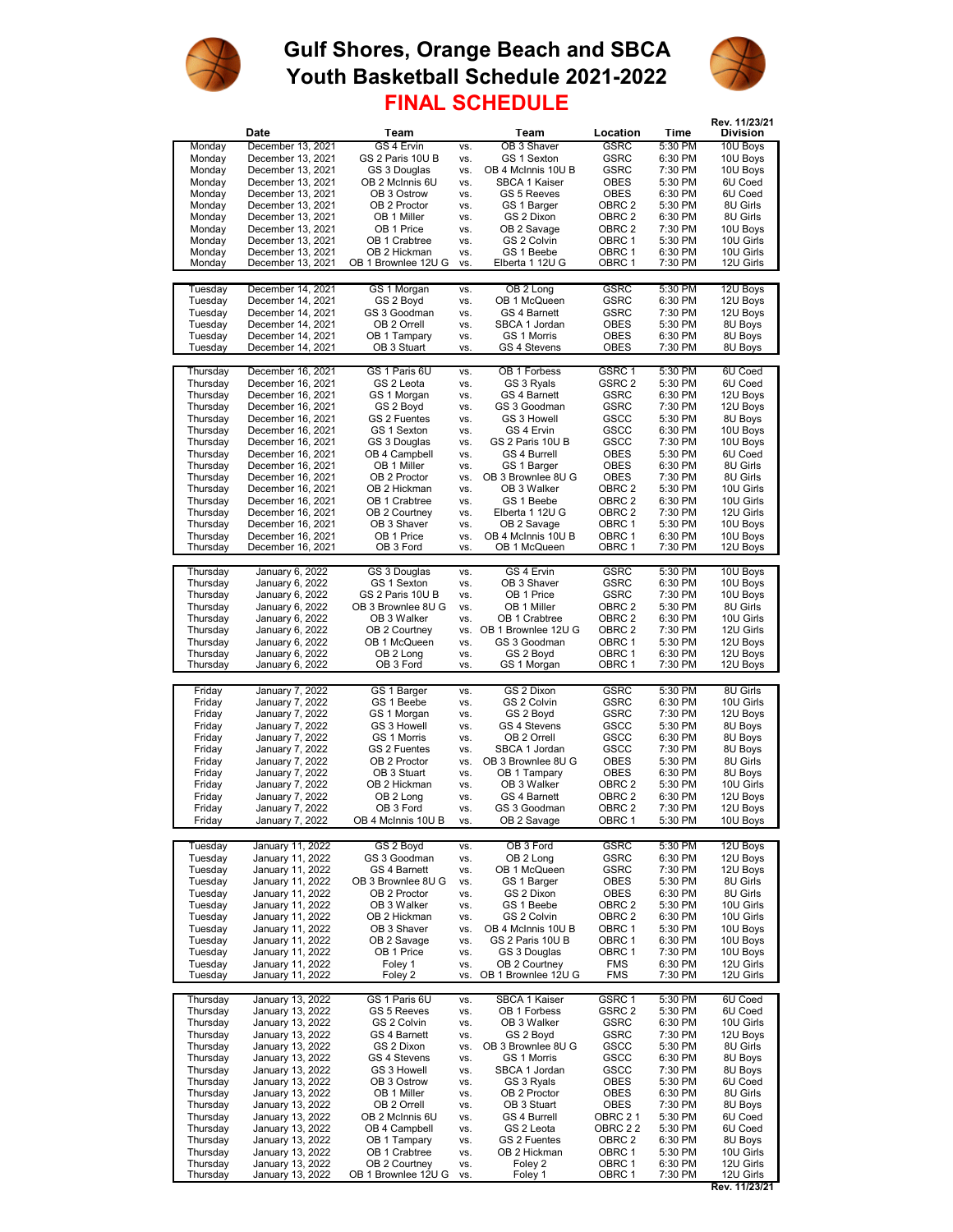| Friday<br>Friday |                         |                     |     |                     |                   |         |           |
|------------------|-------------------------|---------------------|-----|---------------------|-------------------|---------|-----------|
|                  | January 14, 2022        | GS 1 Beebe          | VS. | GS 2 Colvin         | <b>GSRC</b>       | 5:30 PM | 10U Girls |
|                  | January 14, 2022        | GS 4 Ervin          | VS. | GS 1 Sexton         | <b>GSRC</b>       | 6:30 PM | 10U Boys  |
| Friday           | January 14, 2022        | GS 1 Barger         | VS. | GS 2 Dixon          | GSCC              | 5:30 PM | 8U Girls  |
|                  |                         |                     |     |                     | GSCC              |         |           |
| Friday           | January 14, 2022        | GS 1 Morris         | VS. | GS 4 Stevens        |                   | 6:30 PM | 8U Boys   |
| Friday           | January 14, 2022        | GS 3 Howell         | VS. | GS 2 Fuentes        | GSCC              | 7:30 PM | 8U Boys   |
| Friday           | January 14, 2022        | OB 1 Miller         | VS. | OB 2 Proctor        | <b>OBES</b>       | 5:30 PM | 8U Girls  |
|                  | January 14, 2022        | OB 3 Stuart         |     | SBCA 1 Jordan       | <b>OBES</b>       | 6:30 PM | 8U Boys   |
| Friday           |                         |                     | VS. |                     |                   |         |           |
| Friday           | January 14, 2022        | OB 2 Orrell         | VS. | OB 1 Tampary        | OBES              | 7:30 PM | 8U Boys   |
| Friday           | January 14, 2022        | OB 1 Crabtree       | VS. | OB 2 Hickman        | OBRC 2            | 5:30 PM | 10U Girls |
|                  |                         |                     |     |                     |                   |         |           |
| Friday           | January 14, 2022        | OB 1 McQueen        | VS. | GS 1 Morgan         | OBRC 2            | 6:30 PM | 12U Boys  |
| Friday           | January 14, 2022        | OB 2 Long           | VS. | OB 3 Ford           | OBRC 2            | 7:30 PM | 12U Boys  |
|                  |                         |                     |     |                     |                   |         |           |
|                  |                         |                     |     |                     |                   |         |           |
| Tuesday          | January 18, 2022        | GS 1 Paris 6U       | VS. | GS 2 Leota          | GSRC 1            | 5:30 PM | 6U Coed   |
| Tuesday          | January 18, 2022        | GS 5 Reeves         | VS. | OB 2 McInnis 6U     | GSRC 2            | 5:30 PM | 6U Coed   |
| Tuesday          | January 18, 2022        | GS 4 Burrell        | VS. | OB 3 Ostrow         | GSRC 1            | 6:30 PM | 6U Coed   |
|                  |                         |                     |     |                     |                   |         |           |
| Tuesday          | January 18, 2022        | GS 3 Ryals          | VS. | OB 4 Campbell       | GSRC 2            | 6:30 PM | 6U Coed   |
| Tuesday          | January 18, 2022        | GS 2 Paris 10U B    | VS. | GS 3 Douglas        | GSRC              | 7:30 PM | 10U Boys  |
| Tuesday          | January 18, 2022        | GS 1 Barger         | VS. | OB 2 Proctor        | GSCC              | 5:30 PM | 8U Girls  |
|                  |                         |                     |     | OB 1 Miller         |                   |         |           |
| Tuesday          | January 18, 2022        | GS 2 Dixon          | VS. |                     | GSCC              | 6:30 PM | 8U Girls  |
| Tuesday          | January 18, 2022        | GS 3 Howell         | VS. | OB 3 Stuart         | GSCC              | 7:30 PM | 8U Boys   |
| Tuesday          | January 18, 2022        | OB 1 Forbess        | VS. | SBCA 1 Kaiser       | <b>OBES</b>       | 5:30 PM | 6U Coed   |
|                  |                         |                     |     |                     |                   |         |           |
| Tuesday          | January 18, 2022        | OB 1 Tampary        | VS. | SBCA 1 Jordan       | <b>OBES</b>       | 6:30 PM | 8U Boys   |
| Tuesday          | January 18, 2022        | OB 3 Shaver         | VS. | OB 1 Price          | OBRC 2            | 5:30 PM | 10U Boys  |
| Tuesday          | January 18, 2022        | OB 2 Savage         | VS. | GS 1 Sexton         | OBRC 2            | 6:30 PM | 10U Boys  |
|                  |                         |                     |     |                     |                   |         |           |
| Tuesday          | January 18, 2022        | OB 4 McInnis 10U B  | VS. | GS 4 Ervin          | OBRC 2            | 7:30 PM | 10U Boys  |
| Tuesday          | January 18, 2022        | OB 3 Walker         | VS. | OB 1 Crabtree       | OBRC 1            | 5:30 PM | 10U Girls |
| Tuesday          | January 18, 2022        | OB 2 Long           | VS. | GS 1 Morgan         | OBRC 1            | 6:30 PM | 12U Boys  |
|                  |                         |                     |     |                     |                   |         |           |
| Tuesday          | January 18, 2022        | OB 1 McQueen        | VS. | GS 2 Boyd           | OBRC 1            | 7:30 PM | 12U Boys  |
| Tuesday          | January 18, 2022        | Elberta 1 12U G     | VS. | OB 1 Brownlee 12U G | ELB               | 6:00 PM | 12U Girls |
|                  |                         |                     |     |                     |                   |         |           |
| <b>Monday</b>    | <b>January 17, 2022</b> | No Games - MLK Day  |     |                     |                   |         |           |
|                  |                         |                     |     |                     |                   |         |           |
|                  |                         |                     |     |                     |                   |         |           |
| Thursday         | January 20, 2022        | GS 2 Leota          | VS. | <b>GS 5 Reeves</b>  | GSRC <sub>1</sub> | 5:30 PM | 6U Coed   |
| Thursday         | January 20, 2022        | GS 3 Ryals          | VS. | GS 4 Burrell        | GSRC <sub>2</sub> | 5:30 PM | 6U Coed   |
|                  |                         |                     |     |                     |                   |         |           |
| Thursday         | January 20, 2022        | GS 1 Beebe          | VS. | OB 1 Crabtree       | GSRC              | 6:30 PM | 10U Girls |
| Thursday         | January 20, 2022        | <b>GS 4 Barnett</b> | VS. | GS 3 Goodman        | <b>GSRC</b>       | 7:30 PM | 12U Boys  |
| Thursday         | January 20, 2022        | GS 1 Barger         | VS. | OB 1 Miller         | GSCC              | 5:30 PM | 8U Girls  |
|                  |                         |                     |     |                     |                   |         |           |
| Thursday         | January 20, 2022        | GS 4 Stevens        | VS. | OB 2 Orrell         | GSCC              | 6:30 PM | 8U Boys   |
| Thursday         | January 20, 2022        | GS 2 Fuentes        | VS. | GS 1 Morris         | GSCC              | 7:30 PM | 8U Boys   |
| Thursday         | January 20, 2022        | OB 2 McInnis 6U     | VS. | GS 1 Paris 6U       | <b>OBES</b>       | 5:30 PM | 6U Coed   |
|                  |                         |                     |     |                     |                   |         |           |
| Thursday         | January 20, 2022        | OB 3 Ostrow         | VS. | OB 1 Forbess        | <b>OBES</b>       | 6:30 PM | 6U Coed   |
| Thursday         | January 20, 2022        | OB 4 Campbell       | VS. | SBCA 1 Kaiser       | OBRC 21           | 5:30 PM | 6U Coed   |
| Thursday         | January 20, 2022        | OB 3 Brownlee 8U G  | VS. | OB 2 Proctor        | OBRC <sub>2</sub> | 6:30 PM | 8U Girls  |
|                  |                         |                     |     |                     |                   |         |           |
| Thursday         | January 20, 2022        | OB 3 Walker         | VS. | OB 2 Hickman        | OBRC 1            | 5:30 PM | 10U Girls |
| Thursday         | January 20, 2022        | OB 1 Price          | VS. | OB 3 Shaver         | OBRC 1            | 6:30 PM | 10U Boys  |
| Thursday         | January 20, 2022        | OB 4 McInnis 10U B  | VS. | OB 2 Savage         | OBRC 1            | 7:30 PM | 10U Boys  |
|                  |                         |                     |     |                     |                   |         |           |
| Thursday         | January 20, 2022        | Elberta 1 12U G     | VS. | OB 2 Courtney       | ELB               | 6:00 PM | 12U Girls |
|                  |                         |                     |     |                     |                   |         |           |
| Friday           | January 21, 2022        | GS 1 Sexton         | VS. | GS 3 Douglas        | GSRC              | 5:30 PM | 10U Boys  |
| Friday           | January 21, 2022        | GS 3 Goodman        | VS. | GS 1 Morgan         | <b>GSRC</b>       | 6:30 PM | 12U Boys  |
|                  |                         |                     |     |                     |                   |         |           |
| Friday           | January 21, 2022        | <b>GS 4 Barnett</b> | VS. | OB 3 Ford           | <b>GSRC</b>       | 7:30 PM | 12U Boys  |
| Friday           | January 21, 2022        | GS 4 Stevens        | VS. | GS 2 Fuentes        |                   | 5:30 PM |           |
| Friday           | January 21, 2022        |                     |     |                     | GSCC              |         | 8U Boys   |
|                  |                         |                     |     |                     |                   |         |           |
|                  |                         | GS 1 Morris         | VS. | GS 3 Howell         | GSCC              | 6:30 PM | 8U Boys   |
| Friday           | January 21, 2022        | GS 4 Ervin          | VS. | GS 2 Paris 10U B    | GSCC              | 7:30 PM | 10U Boys  |
| Friday           | January 21, 2022        | OB 3 Stuart         | VS. | OB 1 Tampary        | OBRC 2            | 5:30 PM | 8U Boys   |
|                  |                         |                     |     |                     |                   |         |           |
| Friday           | January 21, 2022        | OB 2 Orrell         | VS. | SBCA 1 Jordan       | OBRC 2            | 6:30 PM | 8U Boys   |
| Friday           | January 21, 2022        | OB 1 McQueen        | VS. | OB 2 Long           | OBRC 2            | 7:30 PM | 12U Boys  |
|                  |                         |                     |     |                     |                   |         |           |
| Monday           | January 24, 2022        | GS 5 Reeves         | VS. | GS 3 Ryals          | GSRC 1            | 5:30 PM | 6U Coed   |
|                  |                         |                     | VS. | SBCA 1 Kaiser       |                   |         |           |
| Monday           | January 24, 2022        | GS 2 Leota          |     |                     | GSRC 1            | 6:30 PM | 6U Coed   |
| Monday           | January 24, 2022        | GS 4 Burrell        | VS. | GS 1 Paris 6U       | GSRC 2            | 6:30 PM | 6U Coed   |
| Monday           | January 24, 2022        | GS 2 Dixon          | VS. | GS 1 Barger         | GSCC              | 5:30 PM | 8U Girls  |
| Monday           | January 24, 2022        | GS 1 Morris         | VS. | GS 3 Howell         | <b>GSCC</b>       | 6:30 PM | 8U Boys   |
|                  |                         |                     |     |                     |                   |         |           |
| Monday           | January 24, 2022        | GS 4 Stevens        | VS. | GS 2 Fuentes        | GSCC              | 7:30 PM | 8U Boys   |
| Monday           | January 24, 2022        | OB 1 Miller         | VS. | OB 3 Brownlee 8U G  | <b>OBES</b>       | 5:30 PM | 8U Girls  |
| Monday           | January 24, 2022        | OB 3 Stuart         | VS. | SBCA 1 Jordan       | <b>OBES</b>       | 6:30 PM | 8U Boys   |
|                  |                         |                     |     |                     |                   |         |           |
| Monday           | January 24, 2022        | OB 1 Tampary        | VS. | OB 2 Orrell         | <b>OBES</b>       | 7:30 PM | 8U Boys   |
| Monday           | January 24, 2022        | OB 2 Savage         | VS. | OB 3 Shaver         | OBRC 2            | 5:30 PM | 10U Boys  |
| Monday           | January 24, 2022        | OB 1 Price          | VS. | OB 4 McInnis 10U B  | OBRC <sub>2</sub> | 6:30 PM | 10U Boys  |
|                  |                         |                     |     |                     |                   |         |           |
| Monday           | January 24, 2022        | OB 3 Ford           | VS. | GS 2 Boyd           | OBRC 1            | 5:30 PM | 12U Boys  |
| Monday           | January 24, 2022        | OB 2 Long           | VS. | GS 3 Goodman        | OBRC 1            | 6:30 PM | 12U Boys  |
| Monday           | January 24, 2022        | OB 1 McQueen        | VS. | GS 4 Barnett        | OBRC 1            | 7:30 PM | 12U Boys  |
|                  |                         |                     |     |                     |                   |         |           |
|                  |                         |                     |     |                     |                   |         |           |
| Tuesday          | January 25, 2022        | GS 1 Sexton         | VS. | GS 3 Douglas        | <b>GSRC</b>       | 5:30 PM | 10U Boys  |
| Tuesday          | January 25, 2022        | GS 4 Ervin          | VS. | GS 2 Paris 10U B    | GSRC              | 6:30 PM | 10U Boys  |
| Tuesday          | January 25, 2022        | GS 4 Barnett        | VS. | GS 1 Morgan         | GSRC              | 7:30 PM | 12U Boys  |
|                  |                         |                     |     |                     |                   |         |           |
| Tuesday          | January 25, 2022        | GS 1 Beebe          | VS. | OB 2 Hickman        | GSCC              | 5:30 PM | 10U Girls |
| Tuesday          | January 25, 2022        | GS 2 Colvin         | VS. | OB 1 Crabtree       | GSCC              | 6:30 PM | 10U Girls |
| Tuesday          | January 25, 2022        | GS 3 Goodman        | VS. | GS 2 Boyd           | GSCC              | 7:30 PM | 12U Boys  |
| Tuesday          | January 25, 2022        | OB 2 McInnis 6U     | VS. | OB 3 Ostrow         | OBES              | 5:30 PM | 6U Coed   |